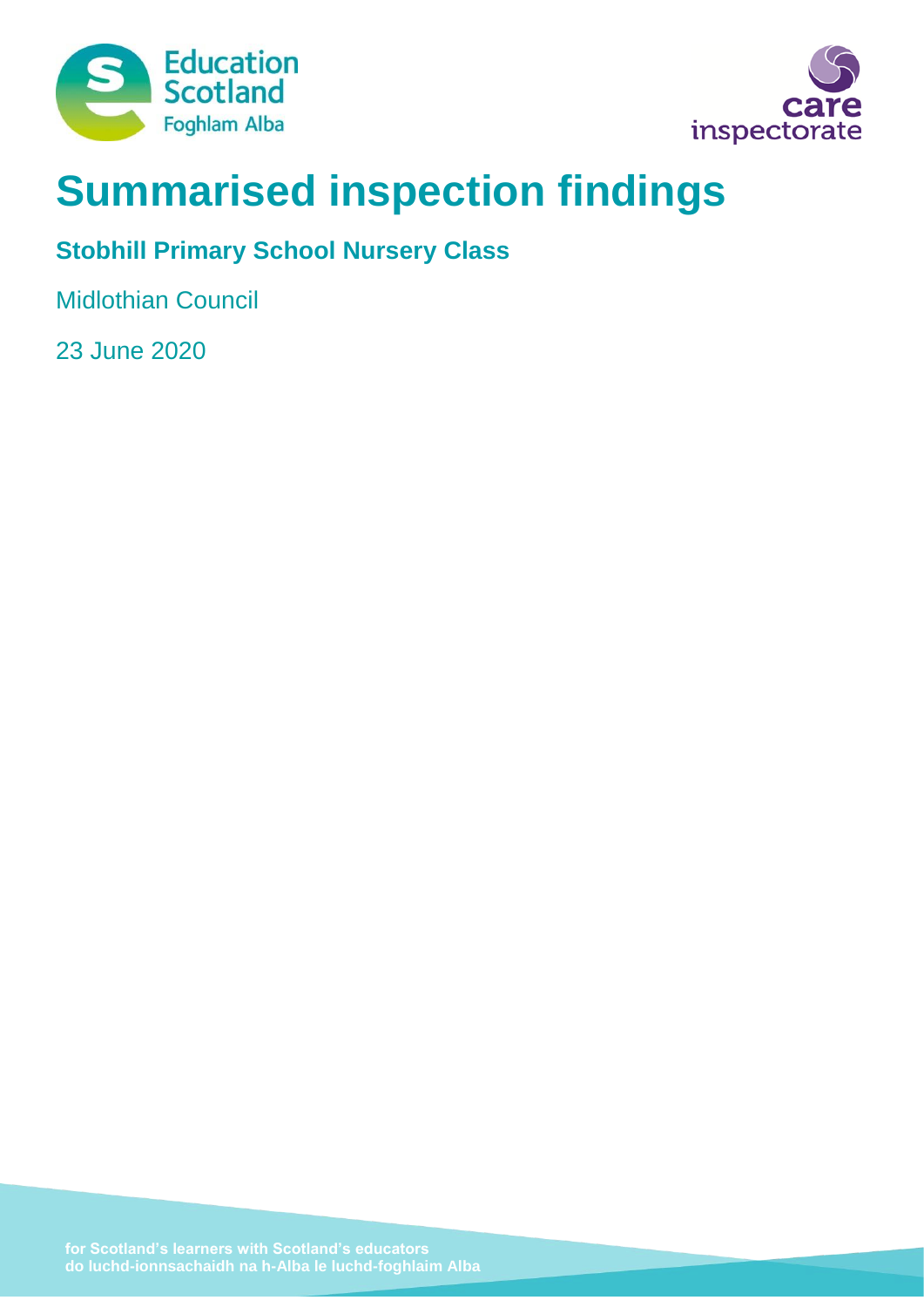# Key contextual information

Stobhill nursery class is a self-contained wing within Stobhill Primary School. The nursery caters for children aged three to five years. Since August 2019, the nursery has offered full and part-time places. Registration is for 32 children to attend at any one time, which includes 16 full-time places. From August 2020, all places will be full time. At the time of the inspection, there were 37 children registered to attend. There have been a number of changes to staffing over the last few years.

| 1.3 Leadership of change                                                                       | good |
|------------------------------------------------------------------------------------------------|------|
| This indicator focuses on working together at all levels to develop a shared vision for change |      |
| and improvement which reflects the context of the setting within its community. Planning for   |      |
| continuous improvement change should be ovidence-based and clearly linked to strong            |      |

continuous improvement change should be evidence-based and clearly linked to strong self-evaluation. Senior leaders should ensure that the pace of change is well judged and appropriate to have a positive impact on outcomes for children. The themes are:

developing a shared vision, values and aims relevant to the setting and its community  $\blacksquare$  strategic planning for continuous improvement implementing improvement and change

- $\blacksquare$  The nursery shares the whole school vision, values and aims, including the Stobhill strapline of 'live, learn and grow together'. Practitioners, school staff and parents worked together to develop this. The school rules, linked to the values, are an integral part of, and underpin, nursery approaches. Practitioners need to make increased use of the language of the vision and values with children in order to promote their understanding of this in practice.
- The senior child development worker and equity and excellence lead practitioner have been in post for one year. They are working collaboratively with the headteacher and practitioners to lead change successfully at a well-considered pace. They do this using an effective blend of coaching and modelling. They are highly respected and valued by practitioners and are having a significant impact on improvements in the nursery setting.
- **n** Professional learning is empowering practitioners to create a nurturing learning environment that meets the needs of children. Examples of such professional learning include the recent learning on numeracy. As a result, identified learning priorities for children have a sharper focus, are personalised and relate to wider aspects of this curriculum area. The setting supports the training of Modern Apprentices to develop the workforce. Apprentices feel very well supported by their mentors within the setting and thoroughly enjoy their professional learning experiences at Stobhill.
- **n** Practitioners are empowered to adopt specific leadership roles. They demonstrate an enthusiasm and willingness to undertake additional responsibilities, for example leading the development of parental engagement. The team are eager to accept and apply advice to improve outcomes for children. Practitioners measure the successes of developments by reflecting on their practice and seek the views of children and parents. They are at the early stages of using national frameworks to support the measurement of success. Practitioners are reflective about their practice. Senior leaders' management of monitoring and self-evaluation needs to improve further, to build on the existing reflective practice of practitioners.
- Practitioners share their practice beyond the setting using social media, through the local authority, the regional improvement collaborative and at national events. They have visited other settings to look at aspects of practice including learning environments and block play.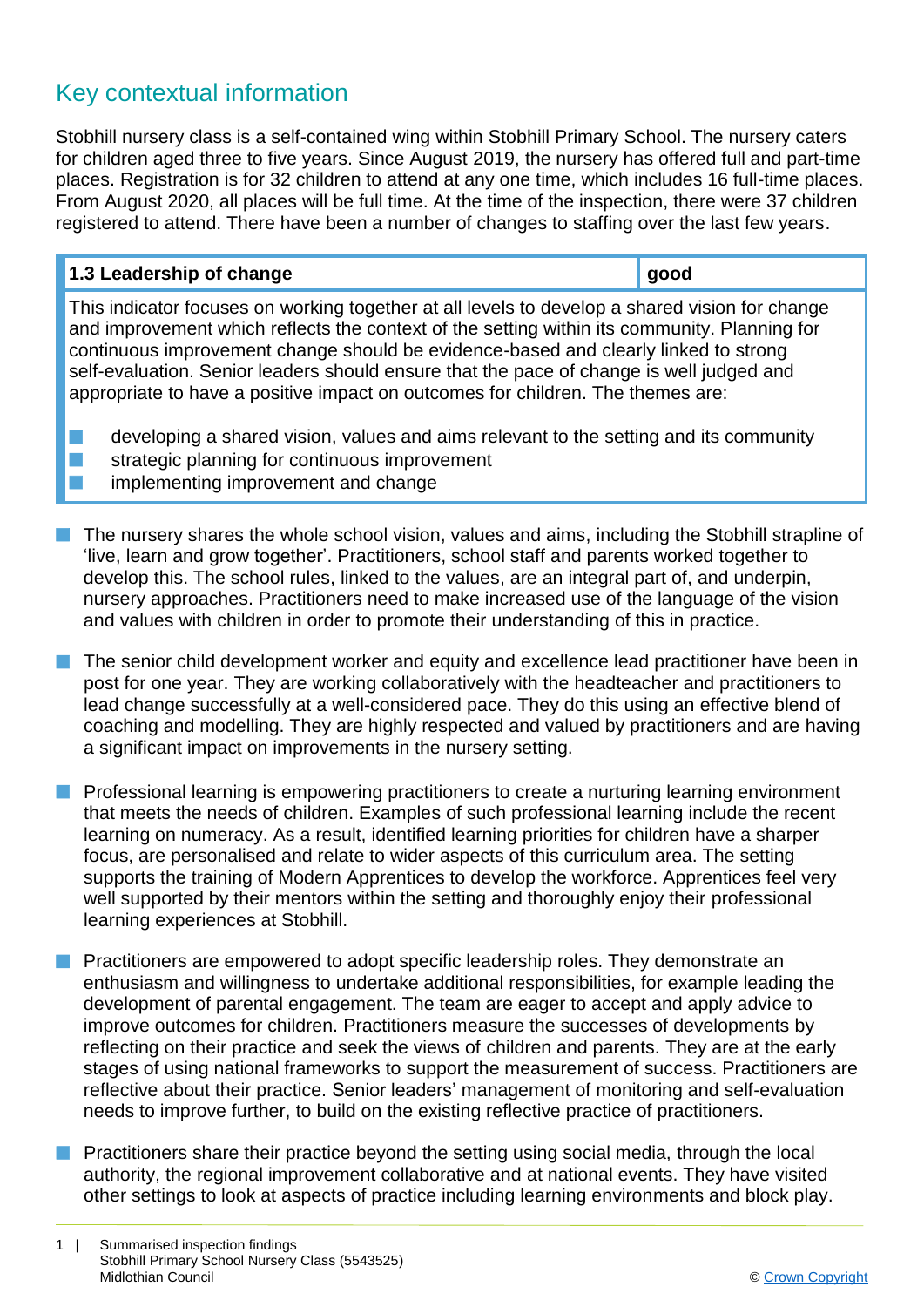This is supporting practitioners' understanding of high quality early learning and childcare provision and informing developments within the nursery class.

 $\blacksquare$  The nursery class has a well-considered improvement plan in place. Practitioners, along with senior leaders, have worked well together to develop this. As a result, everyone has ownership of the improvement agenda and make valuable contributions to ongoing developments. The improvement plan has resulted in successful leadership of change. Examples of positive change include practitioners' development of the nursery environment, improvements in planning processes and a shared understanding amongst the team of the role of the adult.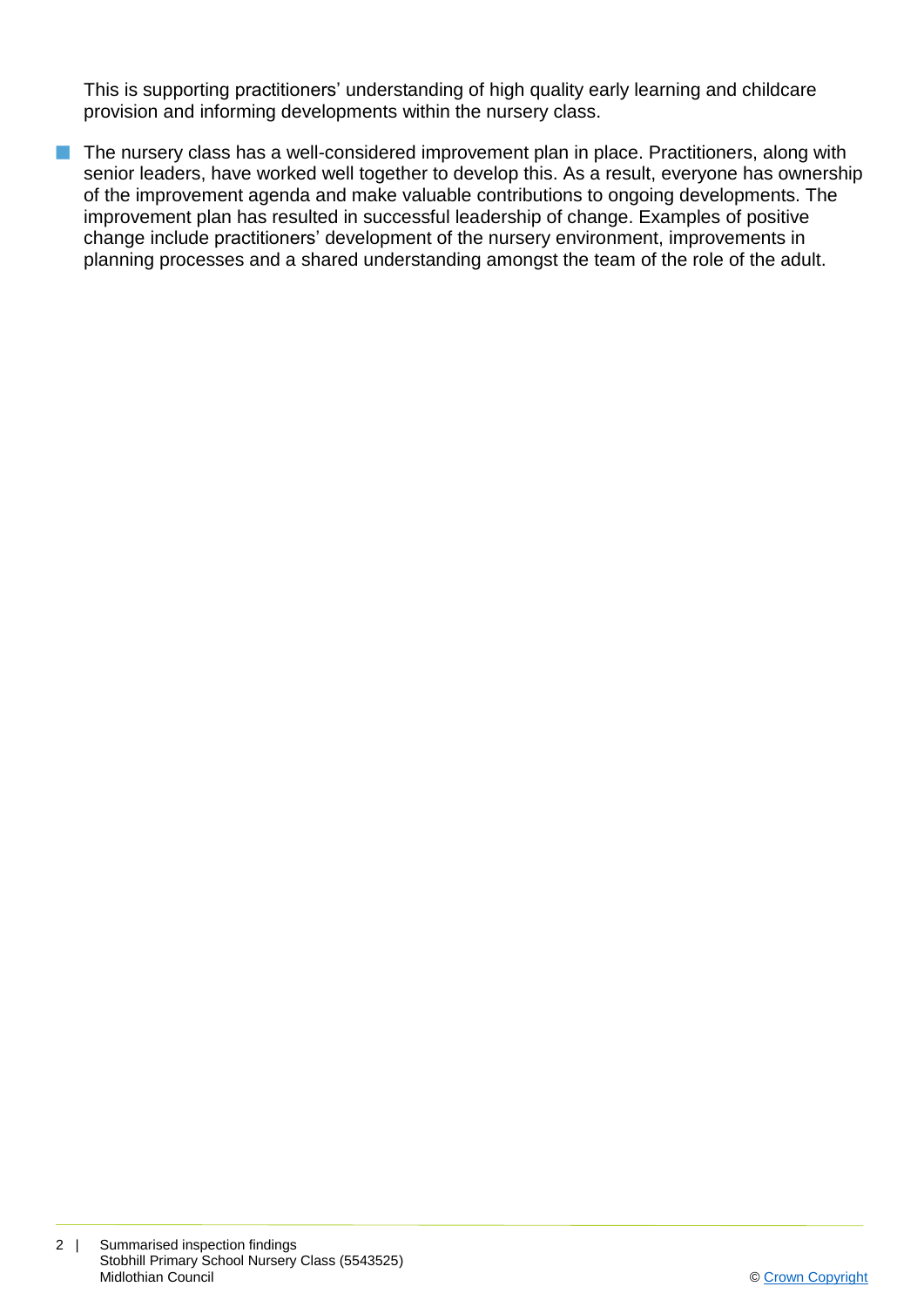#### **2.3 Learning, teaching and assessment satisfactory**

This indicator focuses on ensuring high quality learning experience for young children. It highlights the importance of a very good understanding of child development and early learning pedagogy. Effective use is made of observation to inform future learning and identify the progress made. Children are involved in planning for their own learning. Together these ensure children's successes and achievements are maximised. The themes are:

learning and engagement

- quality of interactions
- effective use of assessment
	- planning, tracking and monitoring
- $\blacksquare$  The ethos in the setting is welcoming and friendly. Relationships between practitioners and children are very respectful and nurturing. Practitioners have recently reviewed and made a number of changes to improve the learning environment. This has led to the creation of an interesting, enabling playroom. This includes increasing the use of a range of appropriate open-ended, natural and real-life resources and materials. Children make decisions about their play and move independently between the indoors and outdoors. The experiences and opportunities available support children to develop their creativity and curiosity well. As a result, children are happy, settled and enjoy their time at nursery.
- $\blacksquare$  Most children are motivated and engage well during their time at nursery. A few children are beginning to sustain interest for longer periods, for example, building in the block play area. The majority of children interact well with each other. A few children benefit from sensitive support and guidance from practitioners to cooperate with their peers. Most practitioners require to develop further their interactions with children. Interactions require to be more skilful, including the use of commentary and effective questioning, to promote higher order thinking. Practitioners have identified the need to develop their role in successfully provoking and scaffolding children's learning. This should focus on practitioners consistently building on, extending and challenging children's learning more effectively.
- $\blacksquare$  Children have regular opportunities to use digital technologies. They use the computer to research areas of interest and to play simple games. A few children are beginning to use tablet computers to record and reflect on their learning.
- **n** Practitioners know children well as individuals, and are now starting to understand children more as learners. They carry out both 'snapshot' and more focused observations of children's learning. Practitioners have recently introduced learning priorities in literacy, numeracy and health and wellbeing for each individual child. The setting is at a very early stage of using measures of engagement to assess the quality of children's learning. Practitioners now need to develop further their knowledge, skills and confidence in high quality observation and assessment of children's learning.
- Practitioners use learning journals to document children's progress and development. However, these do not yet clearly depict children's progress or achievements. Practitioners should continue to develop further the use of learning journals. This should include capturing the voice of the child and the views of parents and carers. A next step is to use the learning journals as a useful context to discuss learning with children.
- Practitioners have recently reviewed and introduced a new planning cycle to more effectively plan for children's learning. Children's interests, learning dispositions and needs influence the new planning process. Practitioners use floorbooks to document children's learning and are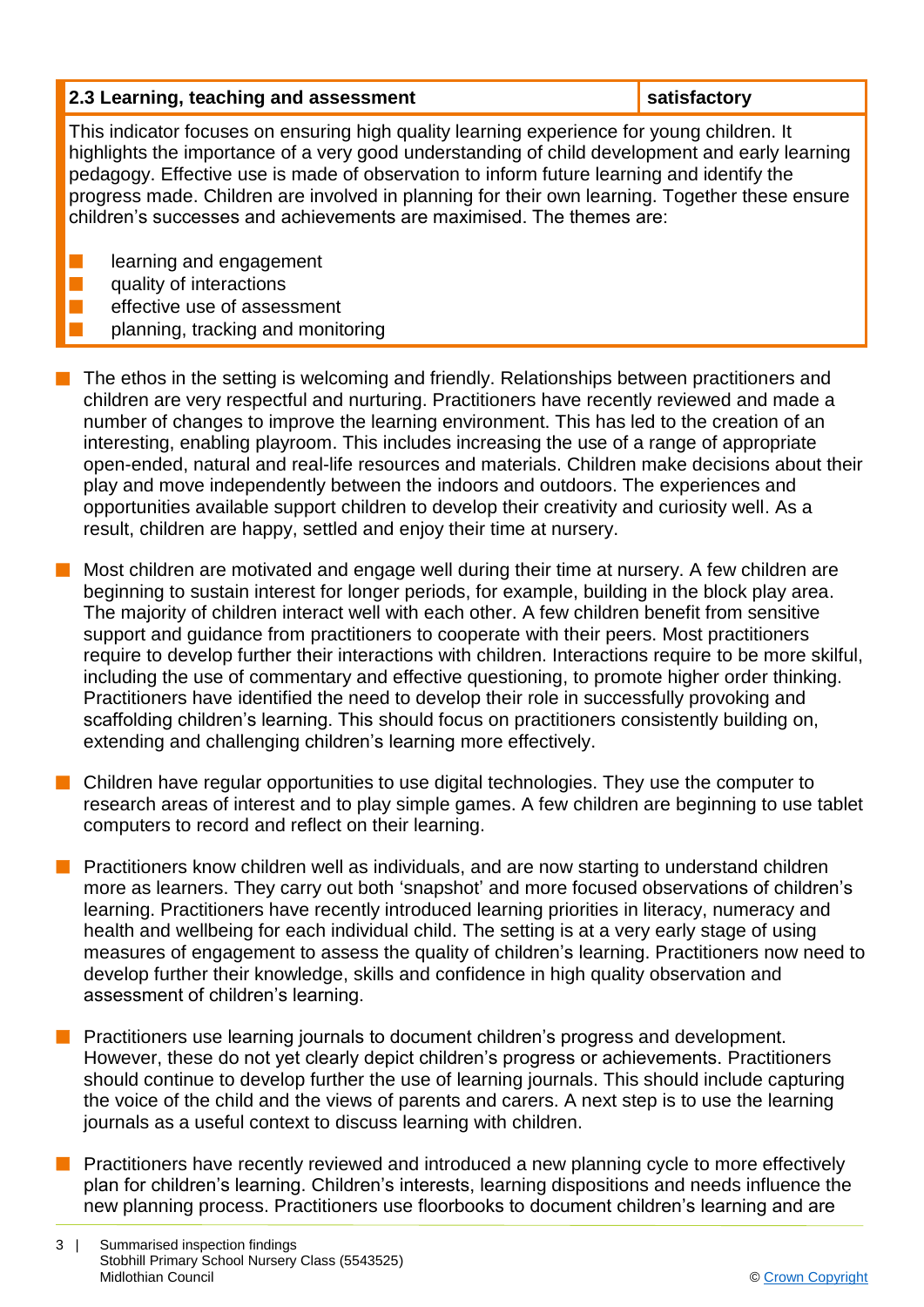beginning to use progression pathways to support the identification of children's next steps in learning. Practitioners need to develop processes further to track and monitor children's learning and development, making use of the National Benchmarks and progression pathways. This will assist practitioners to support all children in achieving the best possible progress in learning.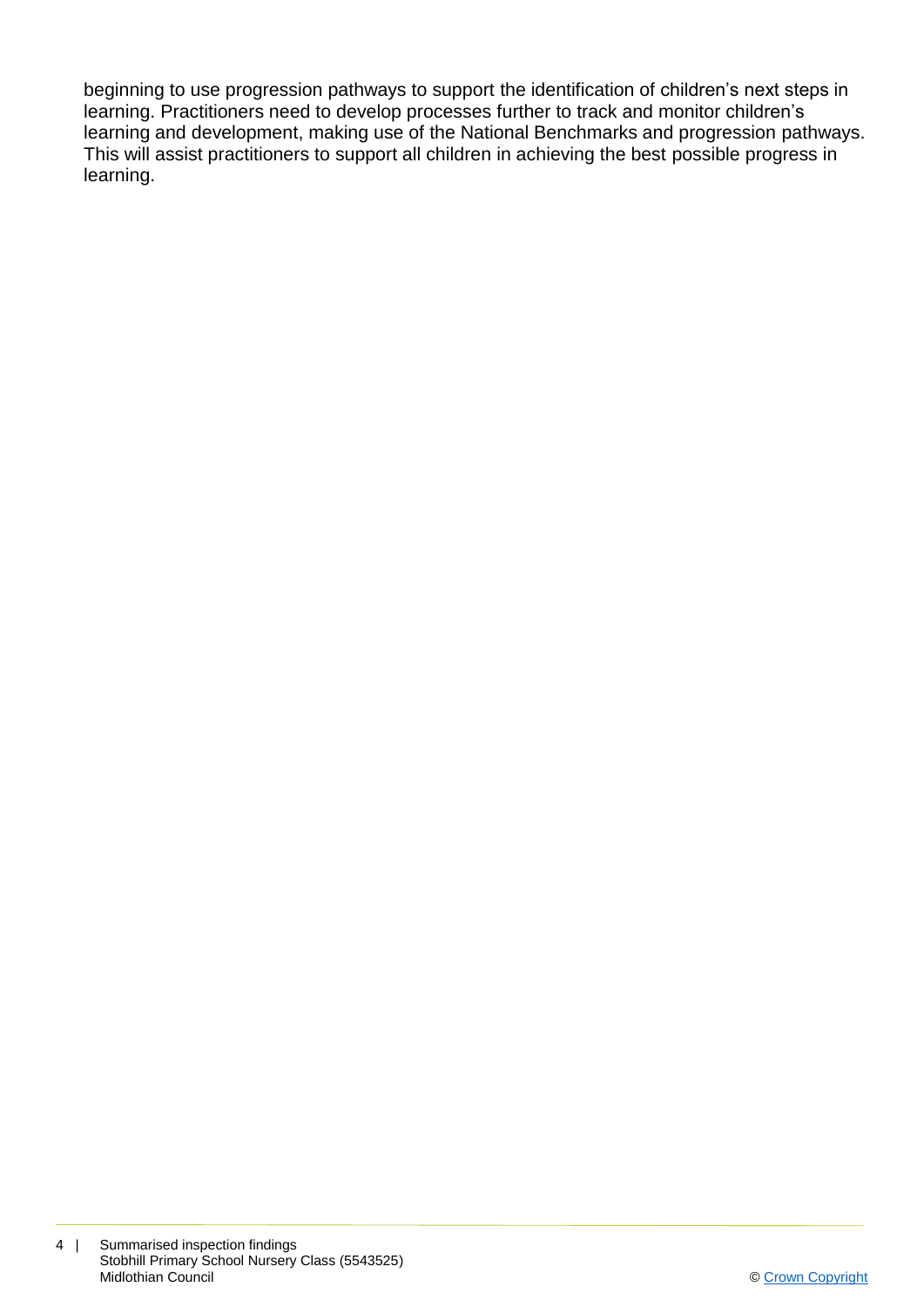### **2.2 Curriculum: Learning and developmental pathways**

- **Peractitioners have recently reviewed, and are developing, a play-based delivery of Curriculum** for Excellence. Developments are having a positive impact on children's learning. Senior leaders and practitioners require to work together to develop a sound, shared understanding of early years pedagogy to underpin the further development of the curriculum. Practitioners and teaching staff working across the early level should work together to create a curriculum rationale that supports a continuum of learning as children move from nursery into P1. The staff team should consider new national guidance, 'Realising the Ambition: Being Me' in this process.
- $\blacksquare$  An effective programme is in place to support children's wellbeing as they transfer from nursery to P1. Children benefit from planned visits to classrooms and dining areas, as well as participation in a structured programme. This bespoke programme allows children to work with school leaders and introduces them to the values and expectations of the school. Practitioners collate a basic transition report as children transfer to P1. Improving the content of this would more accurately report on children's progression and learning.
- Practitioners are working in collaboration with the school and the wider community in the development and delivery of science, technology, engineering and mathematics (STEM). Together they have created a programme to develop the key skills of STEM to the nursery children. This is at the early stages of implementation.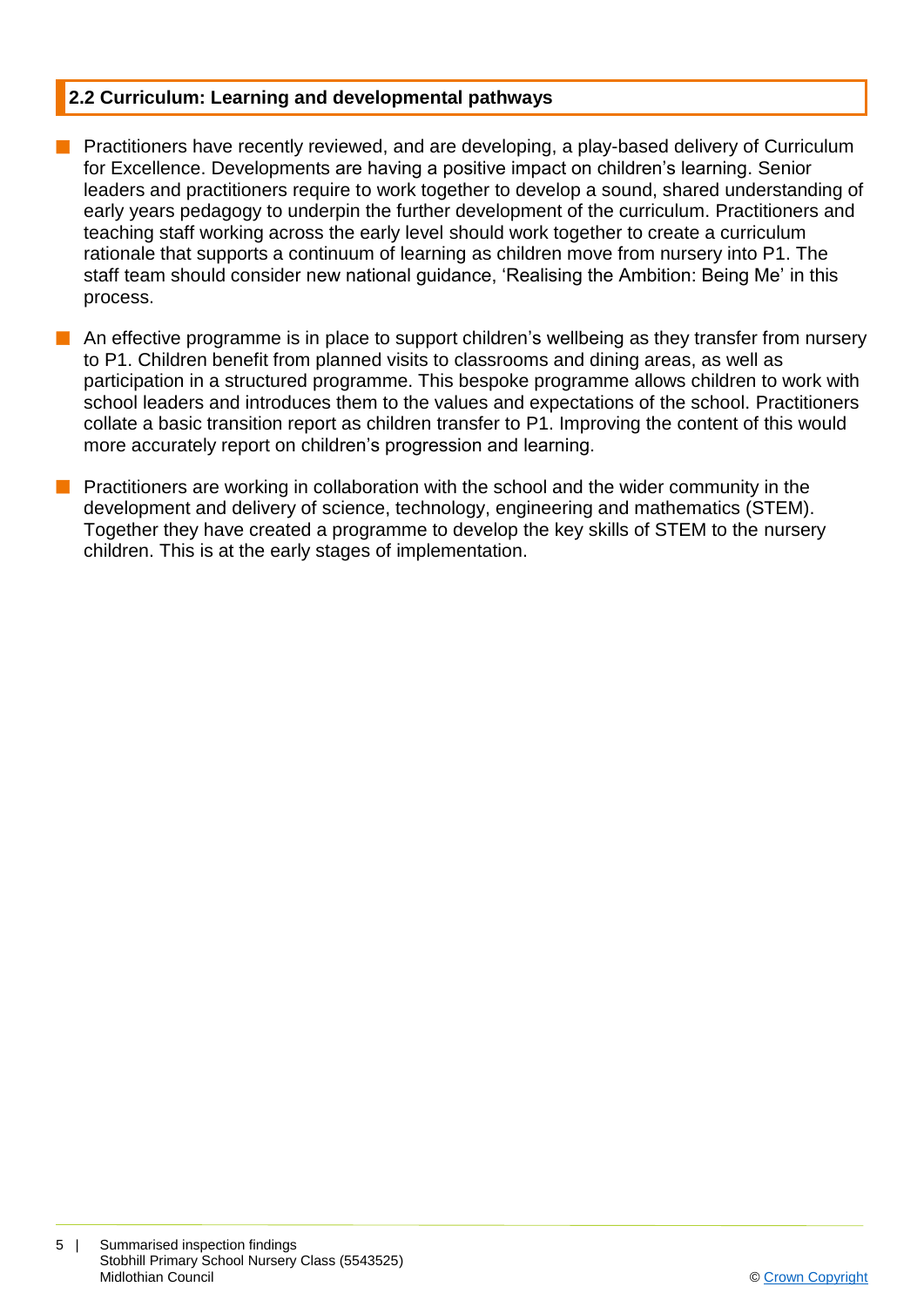#### **2.7 Partnerships: Impact on children and families – parental engagement**

 $\blacksquare$  Very positive relationships exist between practitioners and families. There are good opportunities for parents to be part of their child's nursery experiences in different ways. This includes helping in the playroom, attending events and 'stay and play' sessions. The creation of 'Stobhill Tots' is widening the reach of the setting to younger siblings. Parents are very positive about their involvement with the setting. They very much appreciate the level of support they receive as families. A next step is for practitioners to involve parents more in the creation of children's learning journals.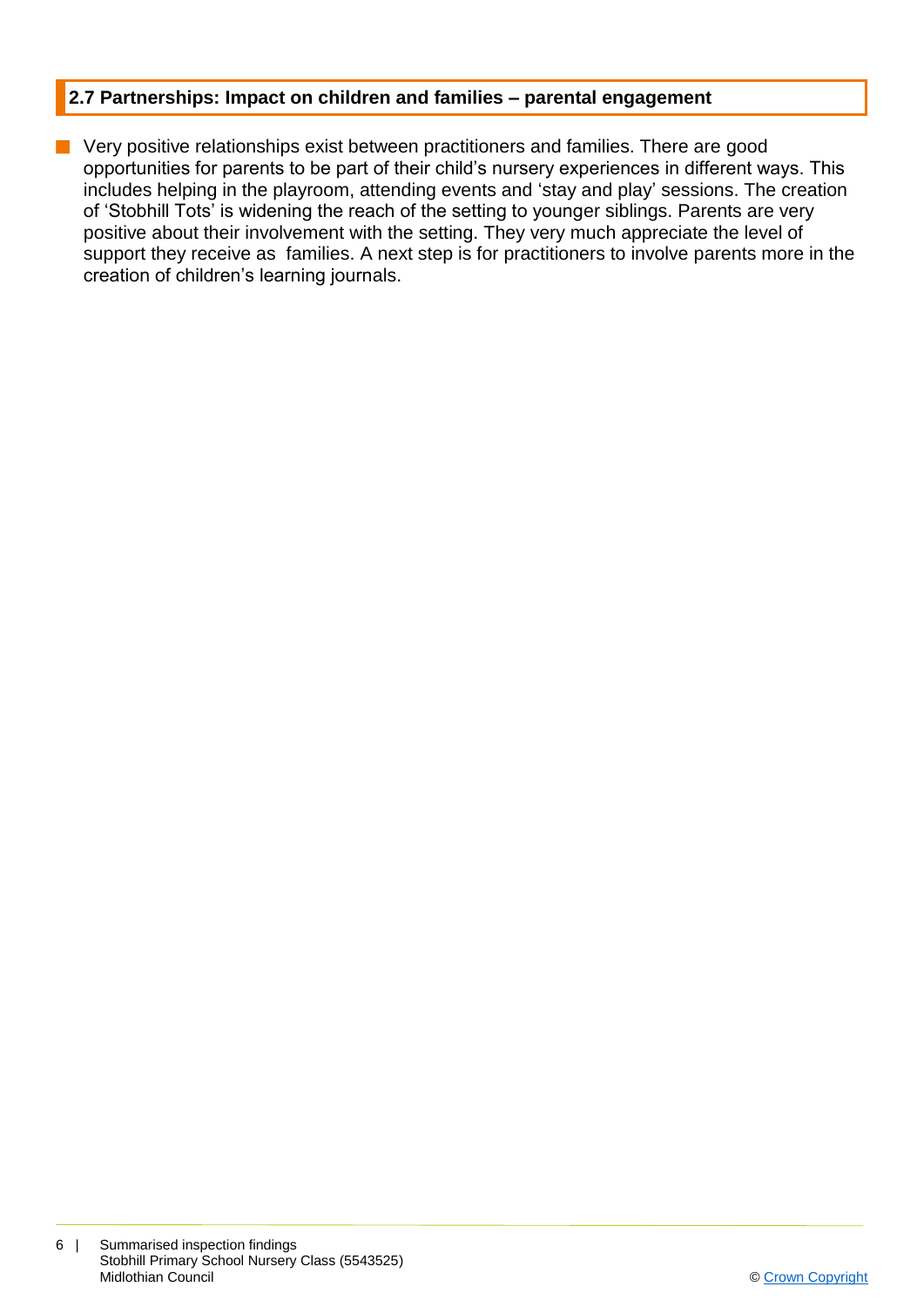# **2.1 Safeguarding**

**n** The school submitted self-evaluation information related to child protection and safeguarding. Inspectors discussed this information with relevant staff and, where appropriate, children. In addition, inspectors examined a sample of safeguarding documentation. Areas for development have been agreed with the school and the education authority.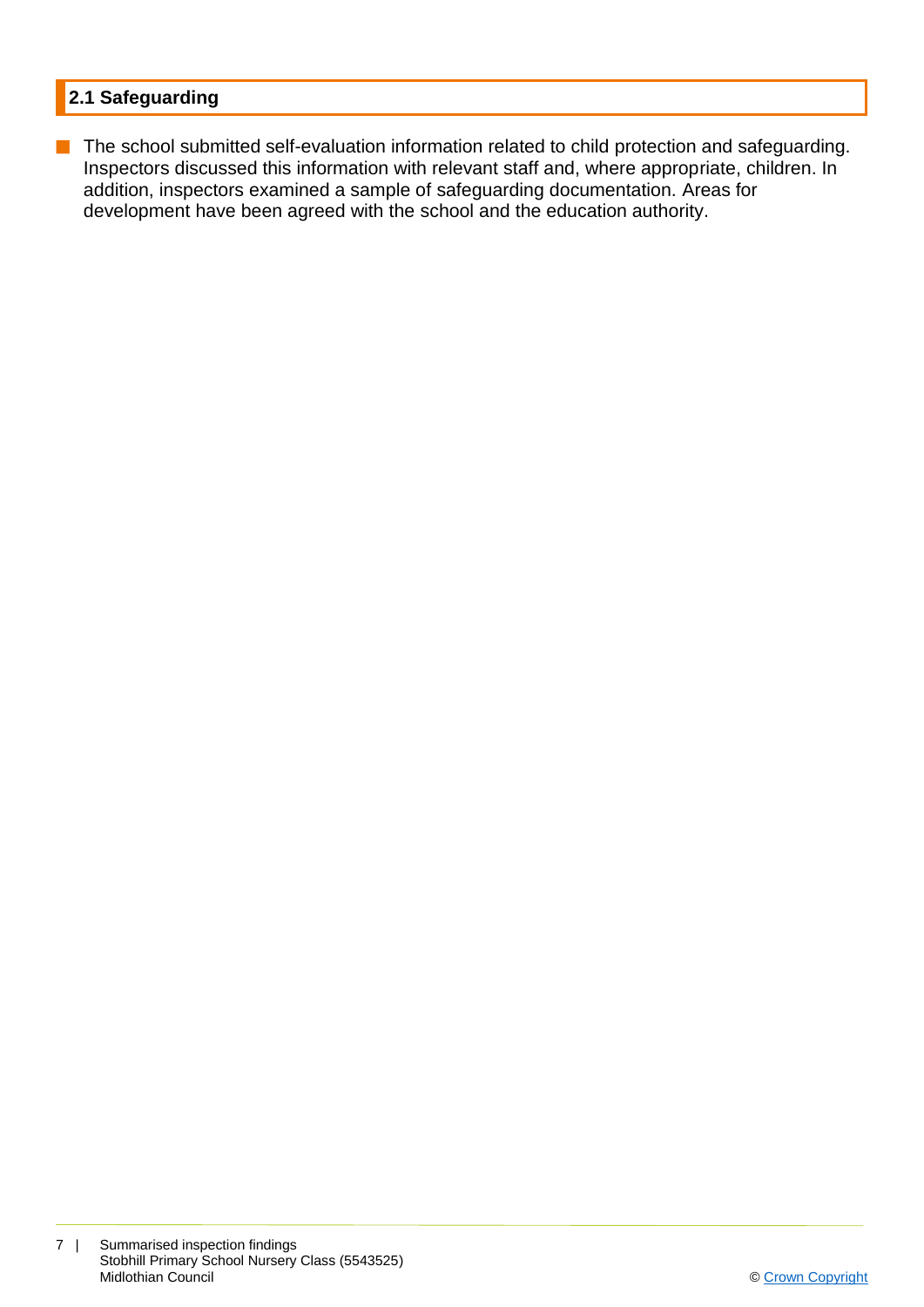## **3.1 Ensuring wellbeing, equality and inclusion gives good**

This indicator reflects on the setting's approach to children's wellbeing which underpins their ability to achieve success. It highlights the need for policies and practices to be well grounded in current legislation and a shared understanding of the value of each individual. A clear focus on wellbeing entitlements and protected characteristics supports all children to be the best they can be and celebrates their successes and achievements. The themes are:

 $\blacksquare$  wellbeing

 $\blacksquare$  fulfilment of statutory duties

# inclusion and equality

n Practitioners have a clear focus on, and are successful in, securing children's wellbeing. Children have very positive relationships with their trusted adults in the setting. As a result of the relaxed and friendly ethos, almost all children are settled. There has been a well-considered focus on meeting children's wellbeing needs to support them to adapt from part-time to full-time places at nursery. Practitioners use strategies such as daily emotional check ins and simple leadership roles to support children to develop self-esteem and a sense of wellbeing. Children have been involved in developing these roles and responsibilities.

**n** Adults are very calm, sensitive and respectful in their approaches. Practitioners provide very positive role models for children and encourage children to be considerate of others. A few children require ongoing, and at times, significant support to help them develop the skills they need to 'live, learn and grow' together. Practitioners provide effective support to all children, which is supporting them to make progress in their wellbeing at their own developmental stage. Most children are developing friendships appropriate to their stage of development. A few older children demonstrate kindness and support to others. Practitioners should explore how rights-based approaches could extend and develop children's understanding of fairness and respect.

**n** Children demonstrate their independence through making decisions about how they will spend their time at nursery. They contribute to routines such as preparing snack, caring for resources and assessing safety in the outdoor area. Children share their views about what they like and dislike about nursery.

Senior leaders pay careful attention to the wellbeing of practitioners. Practitioners have regular meetings with senior leaders to discuss their own wellbeing and that of children. This supports timely identification of challenges and possible solutions and strategies. Practitioners have a clear focus on getting it right for every child and the principles of this approach underpin their work. They are beginning to develop a shared understanding of how the national wellbeing indicators can promote wellbeing with children. Practitioners need to share and explore the indicators with children and families through a range of relevant and engaging experiences.

**n** Practitioners engage and comply with statutory requirements. They understand the important role they play in safeguarding children. Practitioners use inclusive approaches. Working in this way results in all children being included and treated equally. The team work very well together to ensure all children have the individual support they need to learn and develop. This helps children to be successful and participate as part of the nursery community. Practitioners, working with other agencies, offer a range of support to families as well as individual children. This is helping to reduce potential barriers to inclusion and secure progress.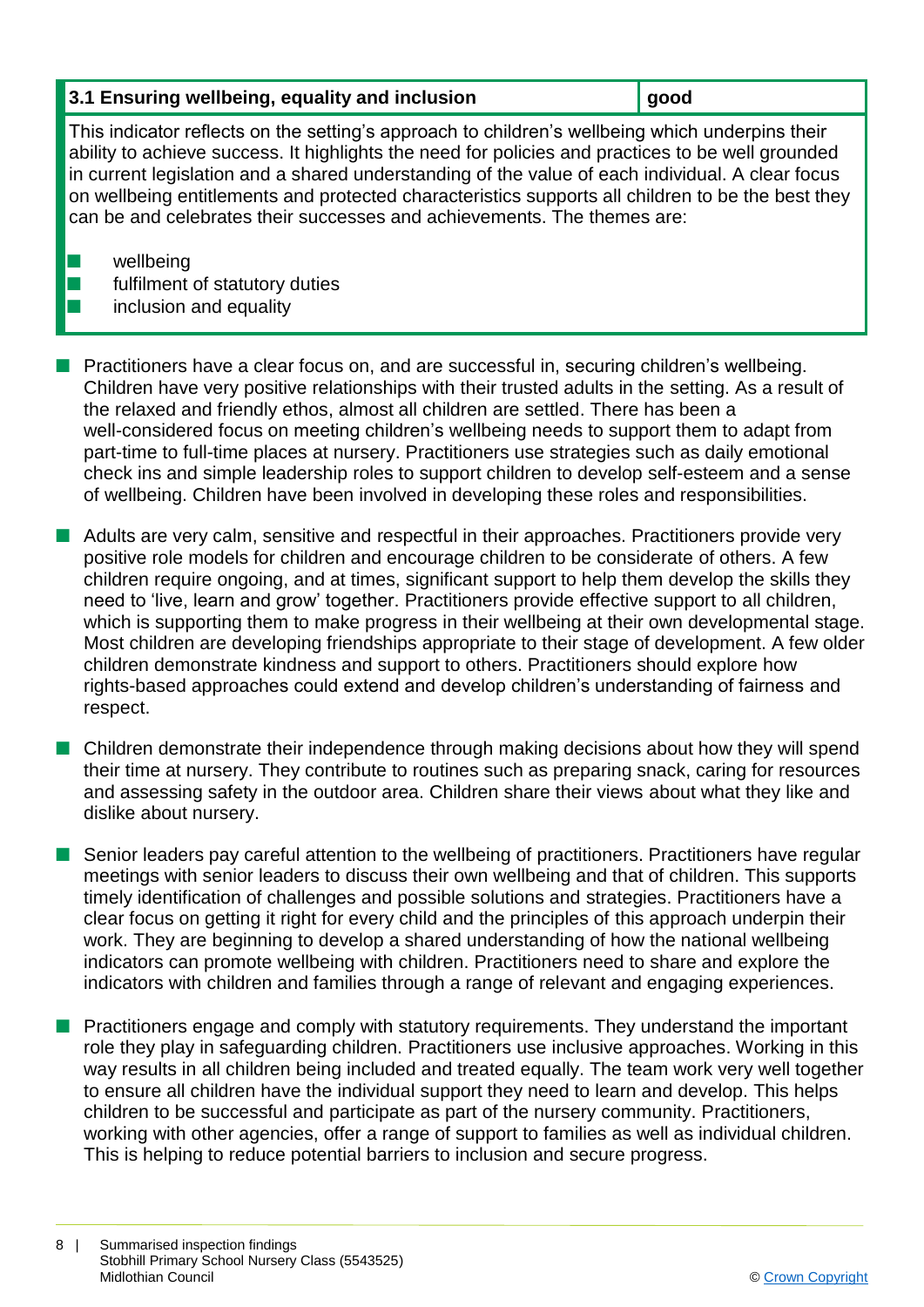■ All children are valued and respected as individuals. Children are developing a simple awareness of diversity and equality through exploring a few religious and cultural celebrations. Practitioners should audit and review resources and learning experiences to ensure they fully represent and celebrate the full range of diversity from the immediate community and beyond.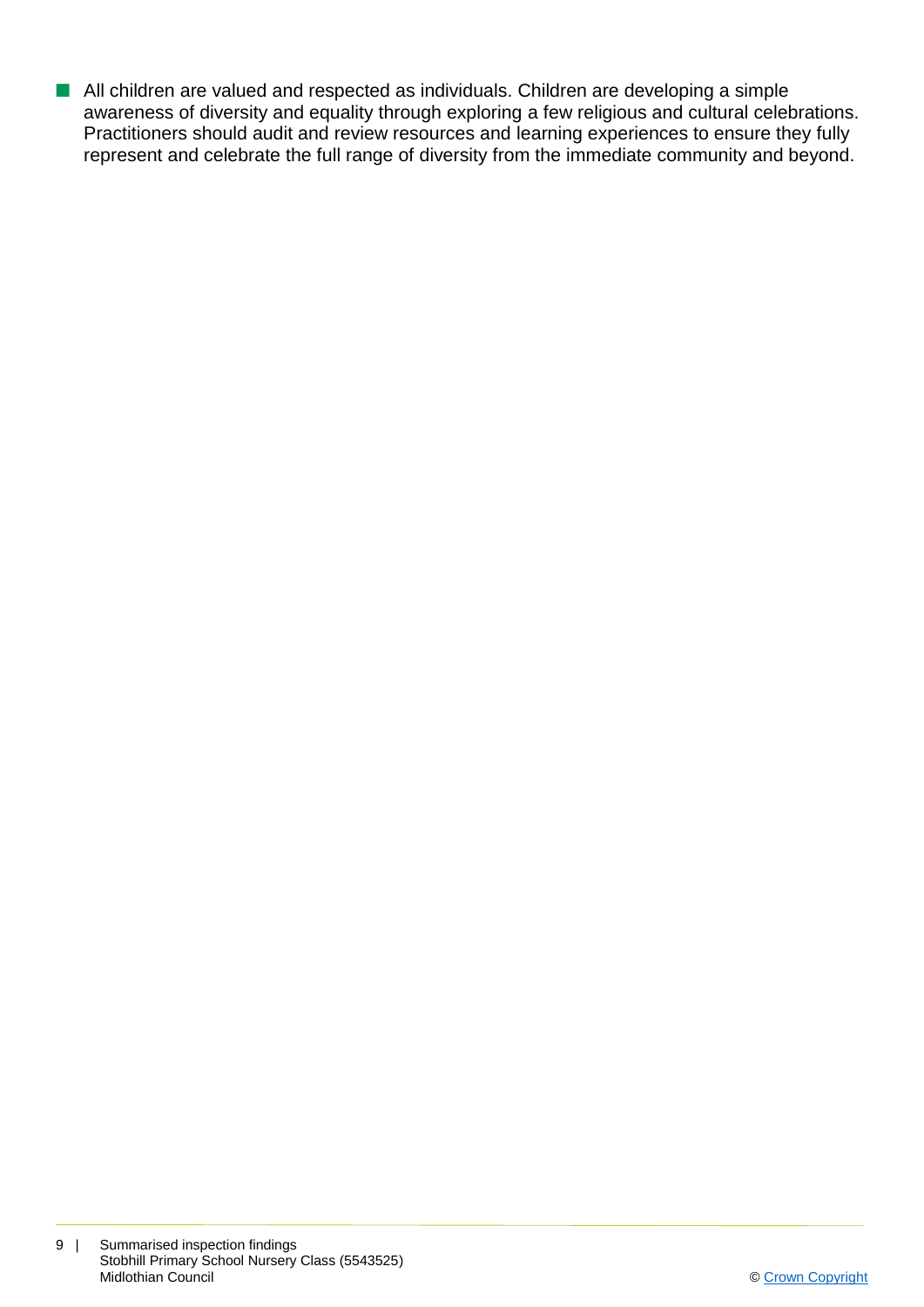## **3.2 Securing children's progress in the satisfactory in the satisfactory**

This indicator relates to the development and learning of babies, toddlers and young children. It requires clear understanding of early learning and development and pedagogy. It reflects the integrated way young children learn and the importance of experiences and development happening on an individual basis within a supportive, nurturing and stimulating environment. High quality early learning and childcare contributes significantly to enhancing children's progress and achievement as they grow and learn. It can benefit all children by closing the attainment gap and ensuring equity for all. It is about the holistic nature of development and learning ensuring these foundations are secure in order to achieve future attainment success. The themes are:

- **n** progress in communication, early language, mathematics, and health and wellbeing
- $\blacksquare$  children's progress over time
- $\blacksquare$  overall quality of children's achievement
- $\blacksquare$  ensuring equity for all children
- **n** Most children are making satisfactory progress in communication and early language. The majority of children enjoy sharing their experiences with others. A few children need to develop and apply a wider vocabulary to help them express themselves. The focused introduction of vocabulary, for example linked to learning contexts, would introduce all children to new and interesting words. Most children enjoy listening to stories and have an awareness of traditional tales, which they are able to retell in their own words. The majority of children enjoy using story cubes to create their own stories that they share with familiar adults. A few children show a keen interest in mark making, keenly experimenting to write their own name. They enjoy the challenge of learning about letter names and exploring related sounds. Experiences such as baking and making playdough could better support children to apply their developing skills and knowledge of early language.
- **n** In numeracy and mathematics, most children are making satisfactory progress. During board games, children apply their understanding of number and number recognition. The majority of children can count to 10 and are beginning to recognise numerals. They can order numbers and a few are able to count backwards. A few children enjoy the challenge of working with larger numbers and explore simple addition and subtraction. A wider range of meaningful contexts to apply and develop skills will support children to make the best possible progress. These should build on children's interests and include play-based activities that allow them to explore and develop skills and knowledge in information handling, shape, time, measurement and money.
	- n In health and wellbeing, the majority of children are making satisfactory progress. Children explore a range of healthy food choices through snack and lunches. Involvement in the preparation of snack and making soup, help children explore new, less familiar foods. The use of tools, such as knives, is helping children develop their awareness of safety. Introducing children to the national wellbeing indicators, in situations such as this, would help make them meaningful. Practitioners talk to children about their emotions to help them make sense of their feelings and to develop appropriate vocabulary to express themselves. Access to the interesting outdoor environment and the gym hall supports children to develop a range of gross motor skills. Introducing children to more adventurous physical play would better support their development and consolidation of a wider range of skills.
- Overall, most children could be making better progress in their learning. Practitioners' use of focused learning priorities is at the early stages of supporting children to make increased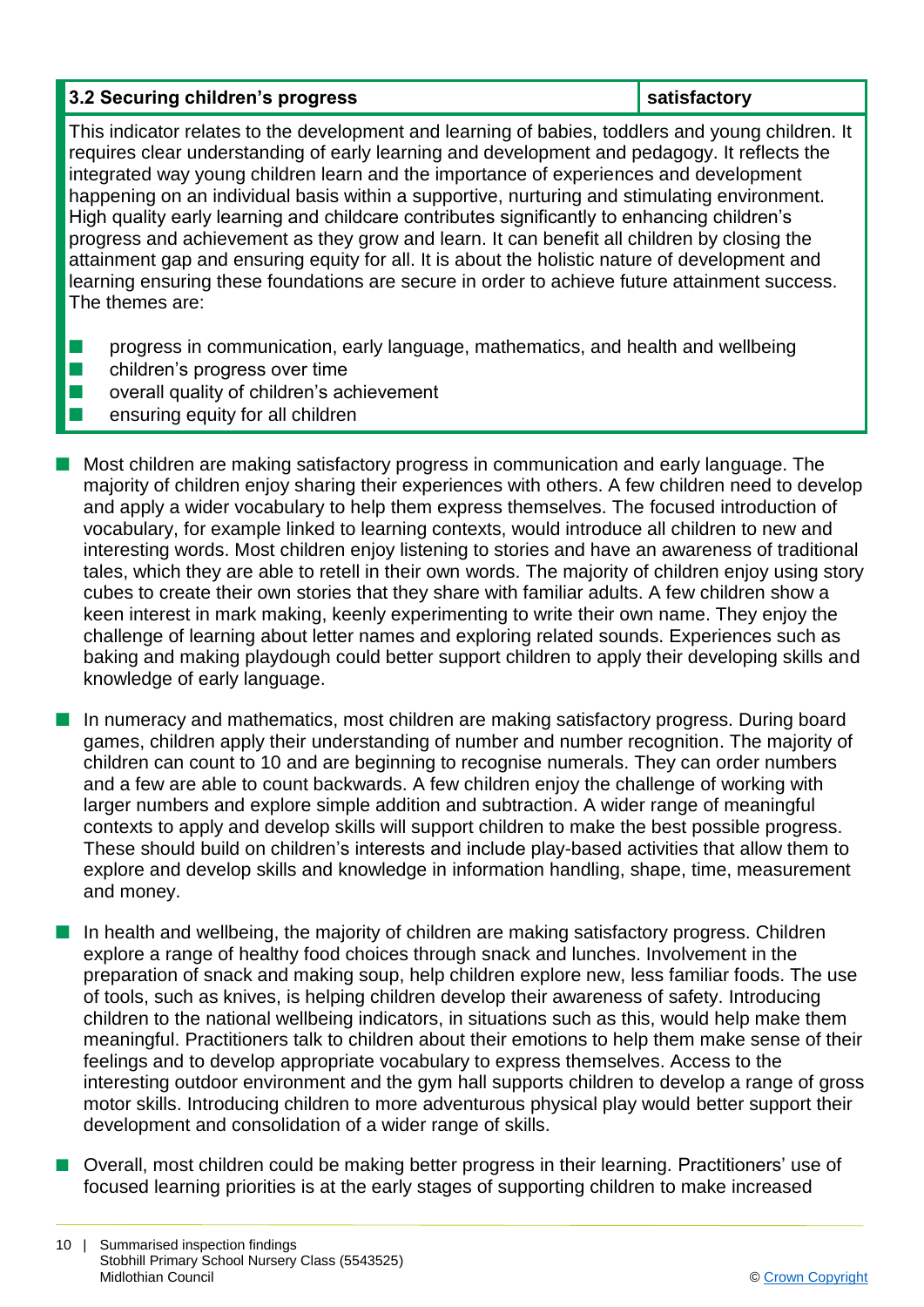progress over time. These priorities should consistently build upon children's prior learning, development and skills.

- **n** Practitioners support children's achievements by offering praise and encouragement. Through the introduction of an achievement tree, practitioners are beginning to record children's wider achievements. Practitioners need to ensure that these contribute to children's learning profiles. A next step is to create a holistic view of children's achievements that can be built on through their nursery experiences. Most children are ready to play an increased role in the life of the setting, whole school and wider community. This would allow them to develop a range of skills such as becoming aware of others, organisational skills and expressing their ideas.
- **n** Practitioners and senior leaders actively promote and ensure equity. They have an extensive understanding of the challenges children and families may face. Practitioners identify potential barriers to wellbeing and effective learning in a sensitive and timely way. Senior leaders and practitioners should develop ways to use available data and measure the success of interventions to ensure equity. This should support them to make evidence-based decisions about future planned interventions.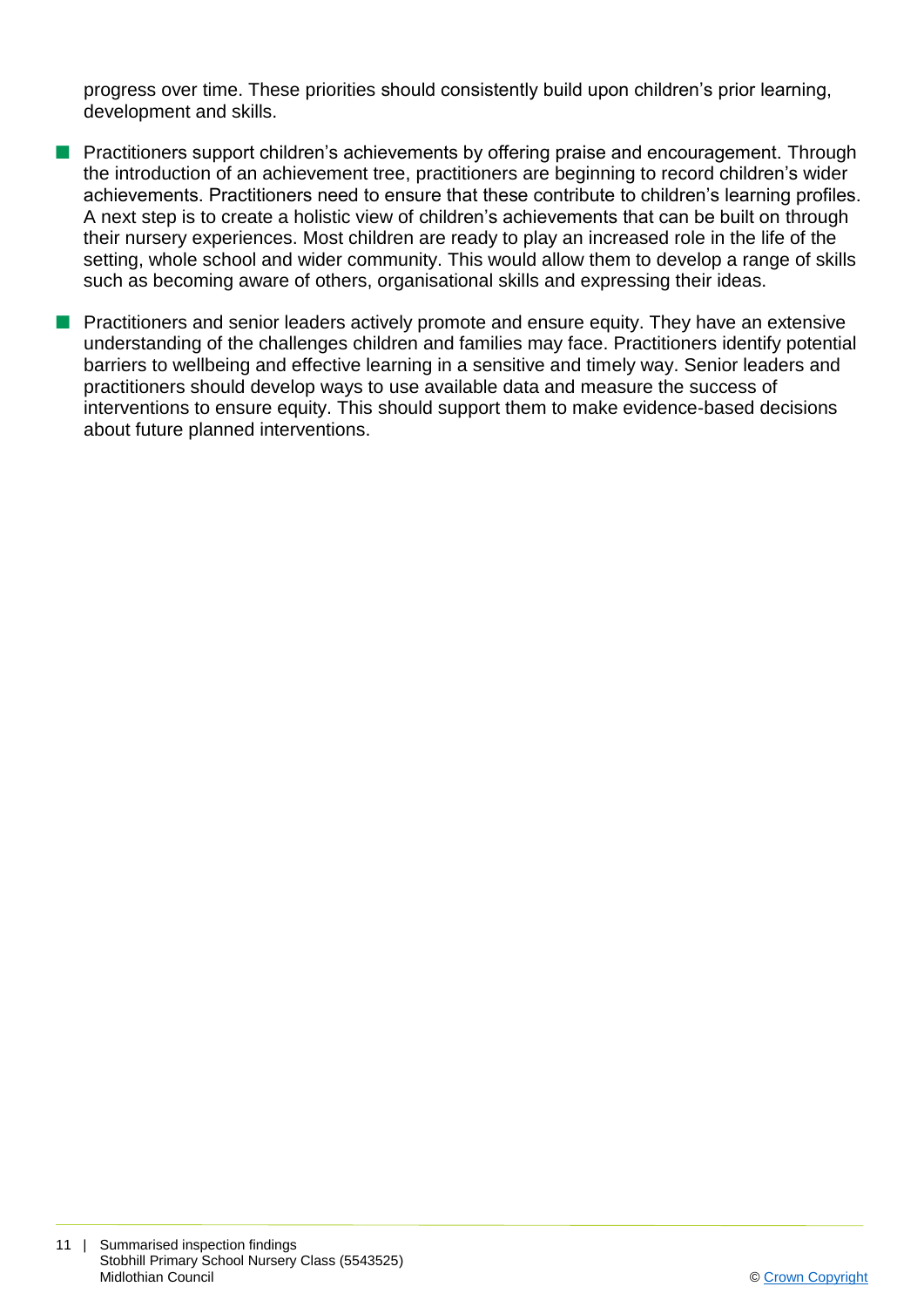# **1. Quality of care and support**

## **Care Inspectorate grade: good**

Children were happy, confident and having lots of fun when we visited. Children were able to choose their activities freely and were supported as necessary by staff. Children had the freedom to play indoors or outdoors for most of the day.

Staff knew children well and responded kindly and sensitively to children who needed reassurance or a cuddle. Children were developing the skills to be respectful and encouraged to be kind to each other. They were encouraged to resolve conflict themselves where possible which helps children become more resilient.

We reviewed children's personal plans which included information about children's wellbeing and care needs, staff were able to talk about individual children confidently and knew them well. These were reviewed with parents and there was clear recording of parents input. Children who have additional support needs were well supported and strategies were in place to support their learning and development. Parents described the support they received from and the positive relationships they had with staff. A parent told us 'staff had children's welfare and learning' at the centre of all they do. Stay and play sessions, home link visits and information meetings for parents organised by the local authorities Early Years team took place. For example, sleep patterns and strategies for children who may be having difficulty sleeping at night.

A healthy snack was provided during the session and lunch was provided for children who attended all day. Children were supported to be independent during snack and lunch times when selecting what they were eating and pouring their own drinks. Snack and lunch times were unhurried and sociable. Staff sat with children and talked with them about their foods choices as well as talking about what they had been doing both in and out of nursery. Children were being encouraged to try new foods and develop positive relationships with food. We suggested staff monitor lunch times procedures to ensure the needs of all children, including those attending part time are met and for children attending full time who may benefit from rest.

Throughout the session, we observed children's interests being listened to and valued by staff. In order to extend and support further learning additional resources and loose parts materials were introduced throughout the sessions. Staff were responsive to children's emotions.

Children's achievements were recognised through play, observations of their learning and on an achievement tree showing children's achievements out of nursery. Parents told us that they valued the amount of communication and support they received from staff and that staff shared their child's successes with them.

# **2. Quality of environment**

### **Care Inspectorate grade: good**

The nursery has a well-resourced indoor space. The play areas are set out clearly which meant children could make choices about where and who they wanted to play with. The garden area had a good variety of activities on offer and children were able to choose their own resources which encouraged independence.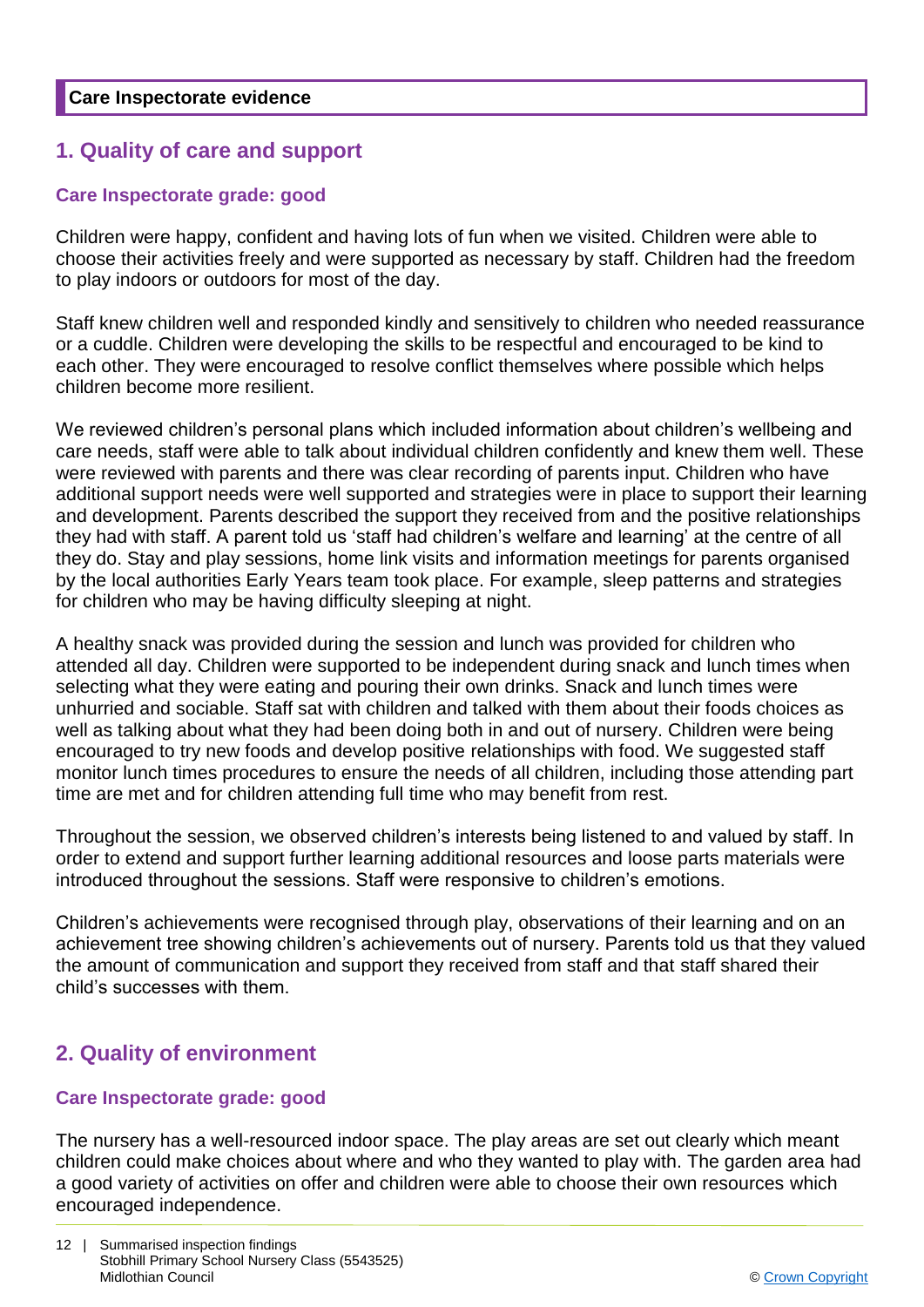The routine of the day was mostly free flowing meaning that children's play wasn't interrupted allowing more depth of learning. However, children were halted in their play for group times where intended learning took place with staff. Children had opportunities for rest in a cosy story area and staff supported children where needed. There were opportunities for mark making and counting throughout the playroom and garden which were extended by staff during play activities. This promotes children's literacy and numeracy skills.

Open ended and natural materials were used in all areas which allowed children to develop curiosity, enquiry and imagination. Children were encouraged and supported to transfer materials from area to area which allowed children to explore different uses and problem solve.

Children were involved in risk assessing the outdoor space which allowed them to take ownership of the space. This supports children's understanding how to keep themselves and others safe. Staff agreed to review their risk assessments for the nursery environments, outings, both planned and ad hoc. Children were responsible and respectful of the indoor environment and wanted to help with routines such as snack preparation and helping throughout the nursery.

Children were supported in learning about how to keep healthy, we observed children washing their hands after being outside and before snack and brushing their teeth after lunch. This promotes confidence and independence in personal care routines.

Staff have been assessing the environment regularly. We looked at the improvement plan and it was evident that this was having a positive impact on the experiences on offer for children, for example the quantity and variety of loose parts resources. Staff told us that the outdoor space was to be further developed and we discussed the use of best practice guidance to help them plan. Children had been taken on short outings out with the nursery. We discussed with staff about extending opportunities for children learning in the local community.